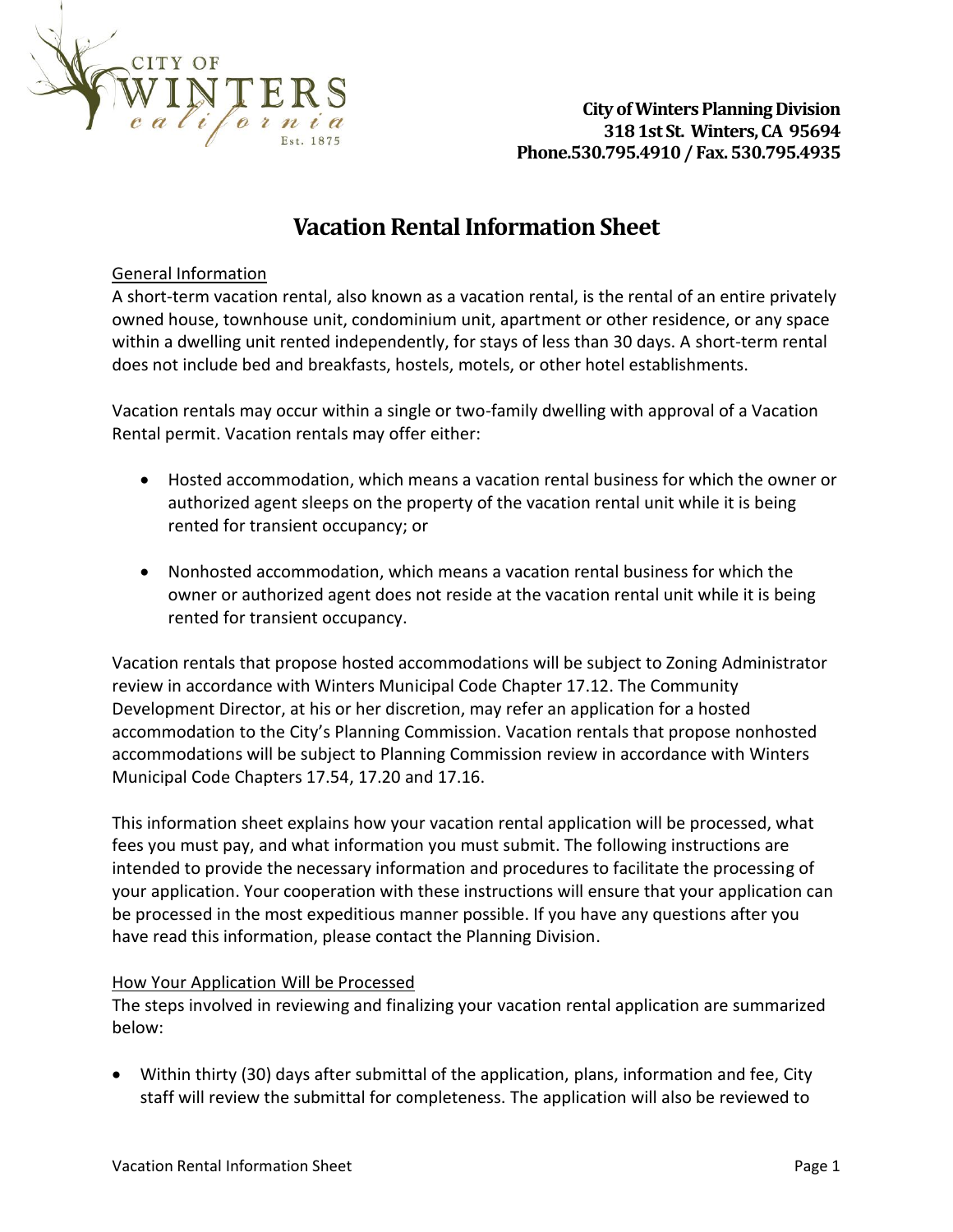

determine if the project is categorically exempt from CEQA. If the submittal is complete, the application is formally accepted for processing and continues through the review process. If the application submittal is incomplete and additional information or clarification is required, you will be notified in writing. Until the application is deemed complete, it will not proceed through the process.

- After the application is complete, City staff will route the application materials to City departments and other agencies for review and comment. All responses, comments and corrections will be forwarded to the applicant for your information. At this stage of the review process, City staff will analyze the agency comments and the project to determine if additional information is required to complete the environmental document for the project and determine if the project complies with the Winters Municipal Code. If additional information is needed, the applicant will be notified in writing within 30 days of the additional information required. If additional information is not needed, City staff will continue the review and processing of the application.
- Once all outstanding issues identified in the project routing comment period have been addressed, environmental review will commence, and the project will be scheduled for review by the Zoning Administrator or Planning Commission based on the vacation rental permit request for hosted or nonhosted accommodations.
- Vacation rental permit applications are subject to the following public hearing noticing requirements:
	- a. Vacation rental, hosted accommodations:
		- i. The Zoning Administrator may approve a vacation rental permit for hosted accommodations without a public hearing. While no public hearing is required, notice of the application shall be provided to all property owners located with one hundred (100) feet of the proposed vacation rental.
	- b. Vacation rental, nonhosted accommodations:
		- i. The Community Development Director shall fix the time for the holding of the public hearing in accord with the provisions of the Winters Municipal Code Chapter 17.16 and state law, including California Government Code Section 65090 and 65091, as applicable.
		- ii. Public hearing notice may be subject, but not limited to the following:
			- 1. A public hearing notice will be given by publication in a newspaper of general circulation within the City and provided by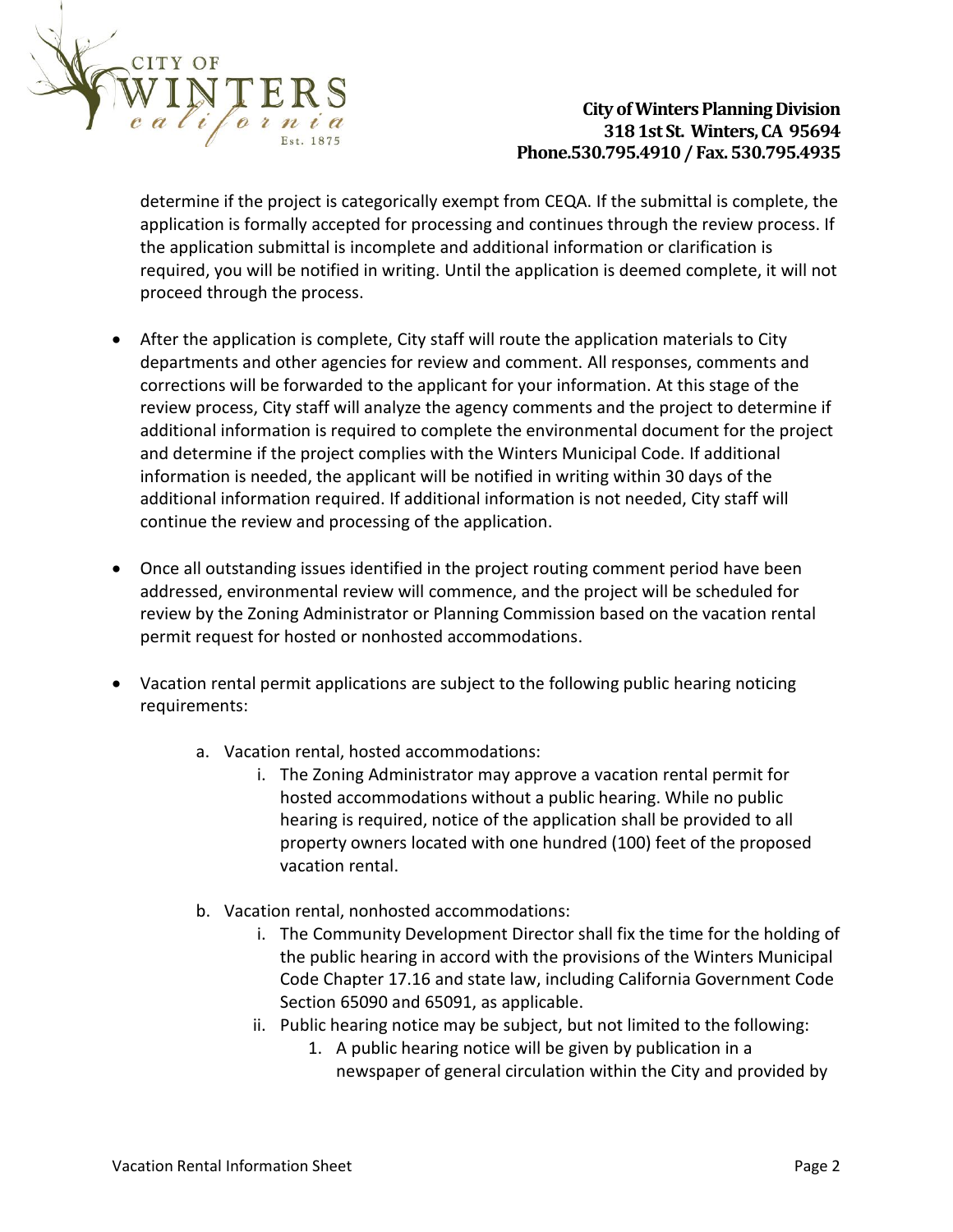

mail to surrounding property owners within three hundred (300) feet of the proposed vacation rental and other interested parties.

- At least 30 days before the tentatively scheduled hearing date, a final application package must be submitted to the project planner to allow City staff time to review the final project details to ensure that all comments have been addressed.
- For nonhosted vacation rental applications, staff will complete a staff report that includes a staff recommendation on the approval or denial of the vacation rental permit and any recommended conditions of approval. The staff report on the project will be provided in writing to the applicant at least three days prior to the public hearing.
- At the public hearing, the Planning Commission will consider the staff report and all written and verbal input submitted on the project by the applicant and any other interested party. At the conclusion of the hearing, the Planning Commission will take action to approve, conditionally approve, or deny the vacation rental permit. A written report on the findings of the action taken at the public hearing will be provided to the applicant after the hearing.

### Findings for Approval

The Zoning Administrator or Planning Commission may approve a vacation rental permit, with or without conditions, only if all of the following findings can be made:

- The permittee shall limit overnight occupancy of the vacation rental to the specific number of renters designated in the permit, with the number of renters not to exceed two guests per bedroom, plus two additional guests per vacation rental unit.
	- $\circ$  In no case may more than ten (10) guests, not including the host family, be allowed to sleep in a vacation rental unit. This includes any property which has multiple habitable buildings, except that the Planning Commission may allow with a use permit more than ten (10) guests to sleep in a hosted or nonhosted vacation rental unit.
- The permittee shall limit the number overnight renters to the maximum number designated in the permit and shall require overnight renters to utilize designated on-site parking spaces to the maximum extent possible.
- The permittee shall provide access to the garage or carport if that area has been included in the determination of the number of available on-site spaces per this code.
- The permittee shall provide appropriate refuse and recycling service for the vacation rental business. Property shall be free of debris both on site and in the street. Trash cans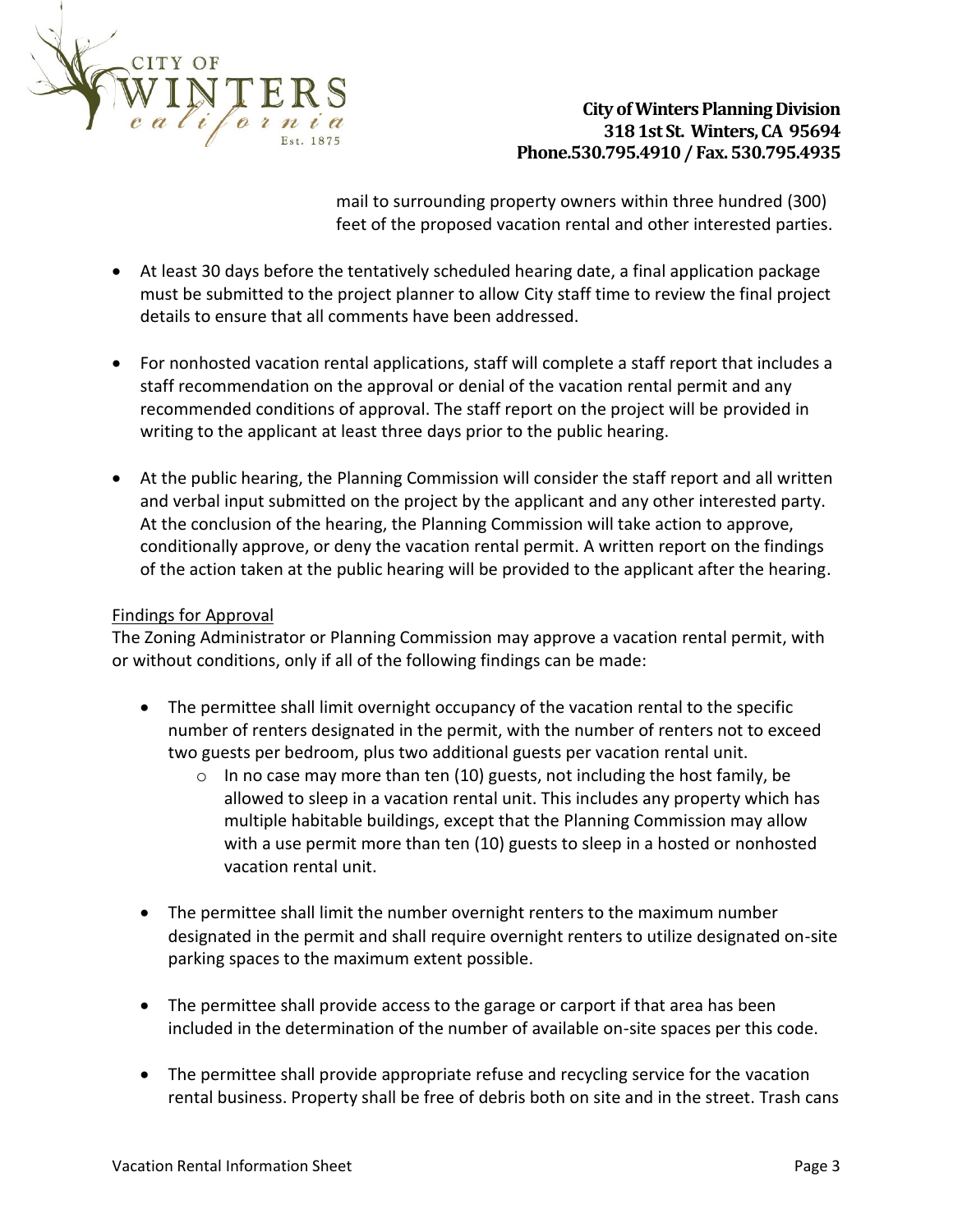

shall be maintained in a clean and sanitary manner in conformance with Municipal Code Chapter 8.04. Trash cans shall not be placed on the street prior to twenty-four (24) hours before pick-up day and shall be promptly removed from the street following service.

- Guests of the vacation rental shall comply with the City's noise regulations in Municipal Code Chapter 8.20 and performance standards in Municipal Code Chapter 17.68.
- It is prohibited to use the vacation rental unit for any wedding, reception, auction, commercial function, or other similar event that is inconsistent with the use of the property for transient occupancy in a residential neighborhood.
- For each vacation rental use:
	- $\circ$  The owner or the authorized agent must be available by telephone within twenty-four (24) hours, while the vacation rental is rented.
	- o The owner or the authorized agent (nonhosted accommodation) must be on the premises of the vacation rental unit within twenty-four (24) hours of being notified (by a renter or enforcement officer) there is a need for the owner to address an issue of permit compliance or the health, safety, or welfare of the public or the renter.
	- $\circ$  Only one rental agreement per vacation rental unit shall be in effect at any one time.

### Appeal

Any decision on the vacation rental application made by the Zoning Administrator may be appealed to the Planning Commission within ten (10) days of the date that the written decision is made. Any decision on the vacation rental application made by the Planning Commission may be appealed to the City Council within ten (10) days of the date that the written decision is made. An appeal must be submitted in the form specified by the Planning Division along with appropriate fee.

### Fees

The fees for processing a vacation rental will be based on Schedule B, Planning Fees as adopted by the City Council and amended from time to time. Schedule B, Planning Fees can be found on the City's Community Development Department webpage under "Fee Schedules" [\(http://www.cityofwinters.org/community-dev-reports/\)](http://www.cityofwinters.org/community-dev-reports/).

### Submittal Requirements

The items listed in the "Vacation Rental Submittal Checklist" must be submitted as part of the vacation rental application package in order for the application to be considered complete for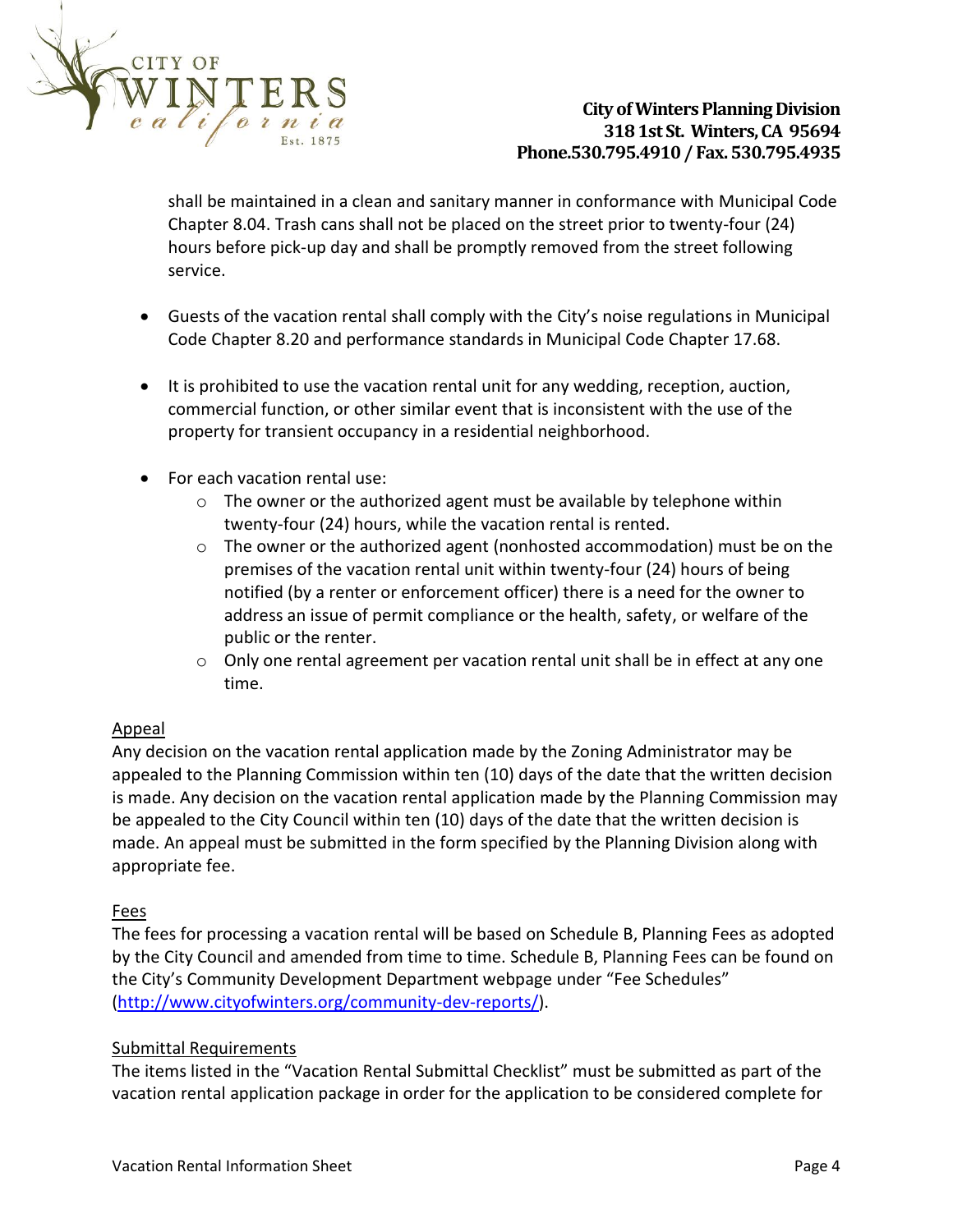

processing. The signed checklist must also be submitted with the application. Your application will not be accepted if all of the items listed are not submitted.

The application package may be submitted electronically via email (if less than 15 MB) or Dropbox to [planning@cityofwinters.org.](mailto:planning@cityofwinters.org) The application fee may be paid over the phone with a credit card or by mailing a check to the Planning Division; in-person payments with cash, check or credit card are also accepted at City Hall. Checks must be made payable to the City of Winters. After a planner is assigned to your project, you will be contacted and asked to provide hard copies of the submittal documents as required.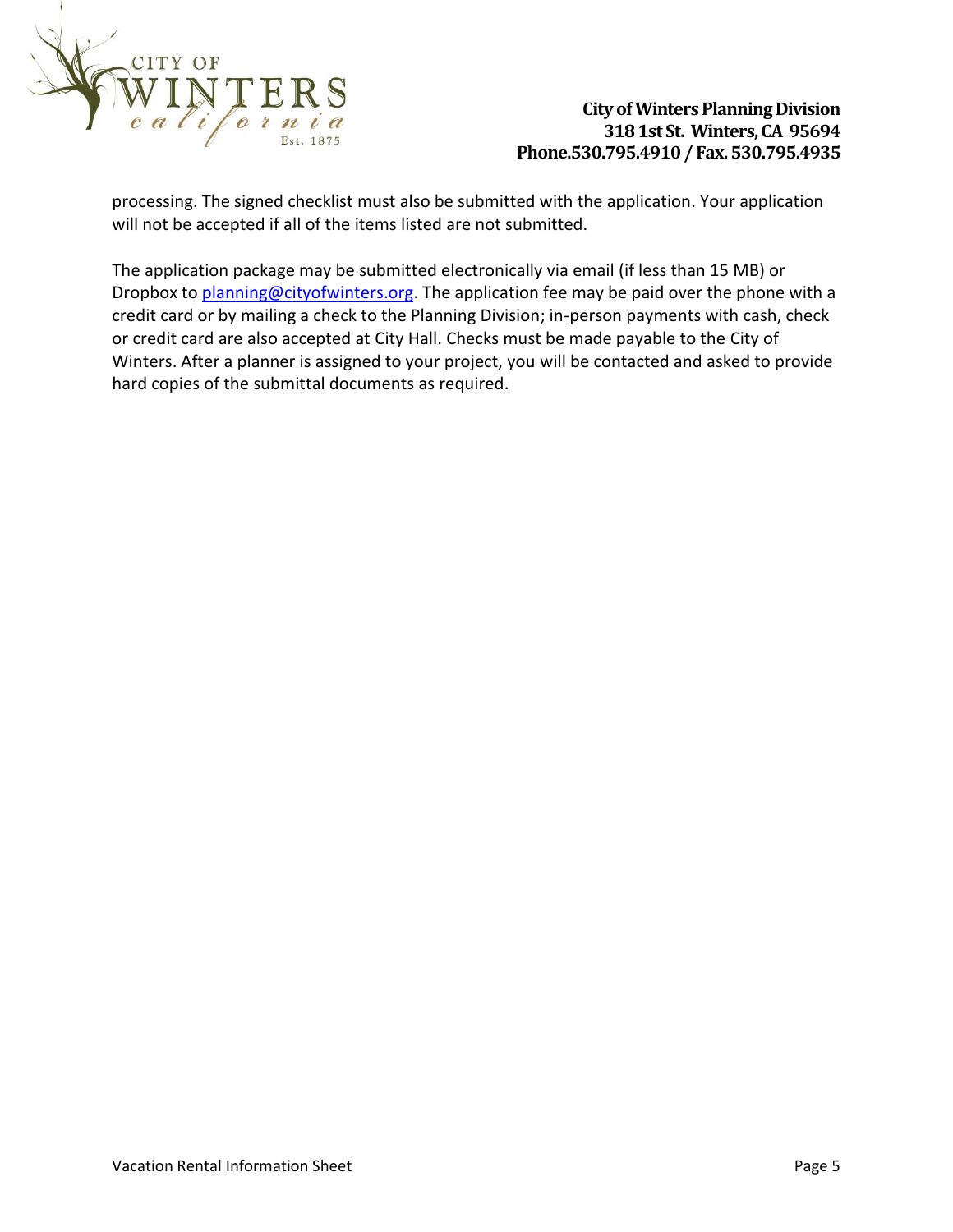

# **Vacation Rental Submittal Checklist**

| <b>Applicant Name:</b> | Project Site APN(s): |
|------------------------|----------------------|
|------------------------|----------------------|

Project Site Address(es):\_\_\_\_\_\_\_\_\_\_\_\_\_\_\_\_\_\_\_\_\_\_\_\_\_\_\_\_\_\_\_\_\_\_\_\_\_\_\_\_\_\_\_\_\_\_\_\_\_\_\_\_\_\_\_\_\_\_

Application Number (to be filled out by City staff):

- 1. Completed Planning Application Form.
- 2. Fee Deposit. Check must be made payable to the City of Winters; cash and credit cards are also accepted.
- 3. Applicant narrative/justification statement, including but not limited to the following:
	- a. Identification of the owner of the real property on which the vacation rental is proposed (include the name, mailing address, email address, and telephone number).
	- b. Identification whether the application is for a hosted or a nonhosted accommodation.
	- c. If the vacation rental is proposed for nonhosted accommodations, identify the owner's authorization agent (include the name, mailing address, email address, and telephone number).
	- d. Identification of the number of bedrooms and approximate square footage in the vacation rental unit, and the maximum number of overnight renters.
	- e. Owners' acknowledgement that all designated bedrooms and structures being used for habitation meet life and safety codes to include the following:
		- i. Smoke and carbon (CO) monoxide detectors.
		- ii. Fire extinguisher.
		- iii. Six-inch or lighted address numbers visible from the street.
		- iv. Openable windows (means of egress) from bedrooms.
		- v. Functioning water heater, furnace and other gas appliances.
	- f. Identification of the number and location of designated onsite parking spaces, and the maximum number of vehicles allowed for overnight occupants.
	- g. Owners' and authorized agent for nonhosted accommodations that they have read all regulations pertaining to the operation of a vacation rental, including Winters Municipal Code Chapter 17.54, the City's transient occupancy tax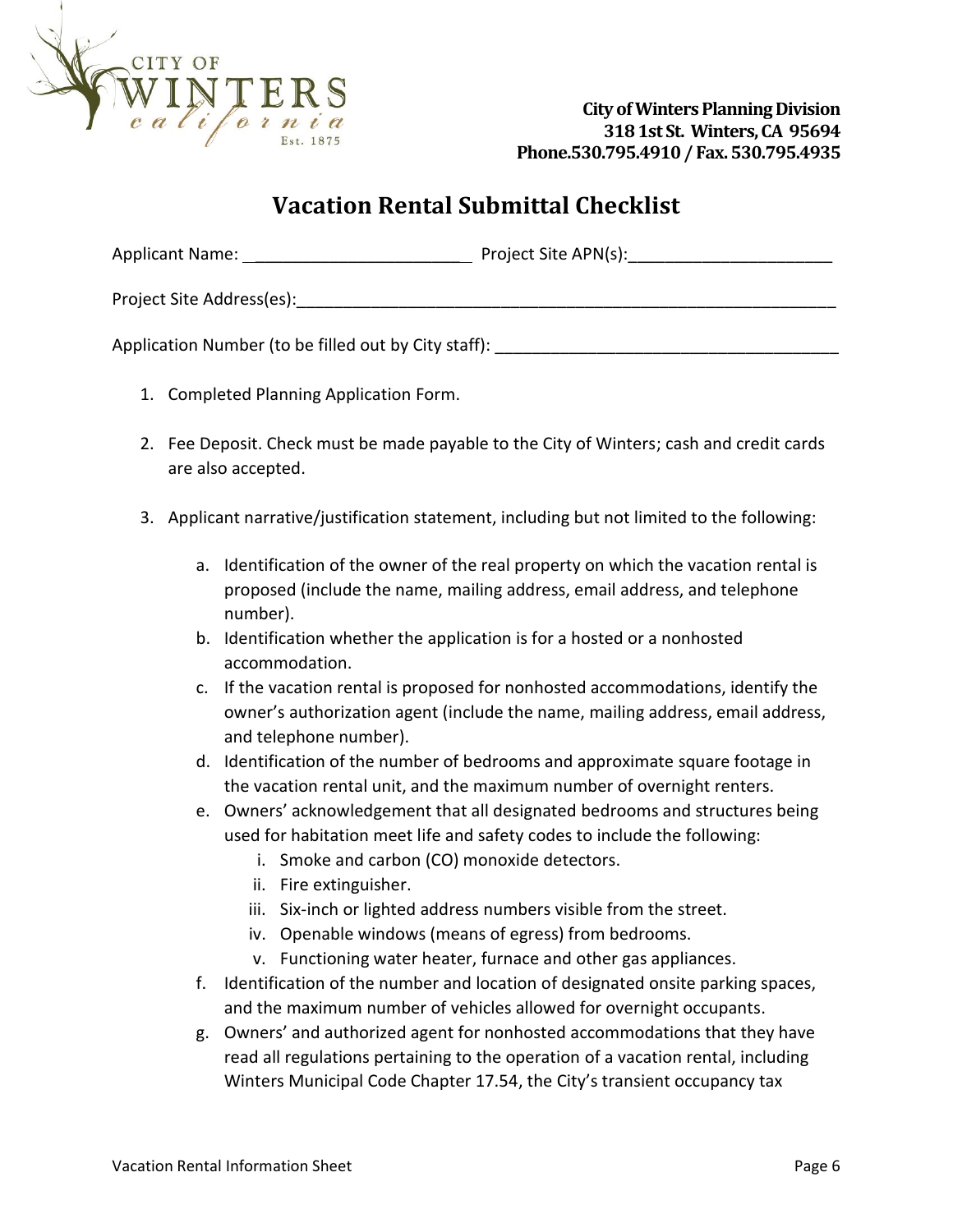

ordinance (Municipal Code Chapter 3.24) and the City's business license ordinance (Municipal Code Chapter 5.04).

- h. Owners' acknowledgement that any and all use of the property for vacation rental/transient occupancy purposes shall cease upon the revocation of the vacation rental permit pursuant to Section 17.54.040(A).
- 4. Site layout plan.
	- a. An accurate drawing of the property must be provided. All site plans must be 24 inches by 36 inches or smaller. However, in no case shall the site plan be smaller than 8-1/2 inches by 11 inches. If plans submitted are larger than 11 inches by 17 inches, a copy of a reduced sized plan shall be provided. All site plans must be clear, legible, and contain the following information:
		- i. Exterior boundaries and dimensions of the property.
		- ii. North arrow and scale plan.
		- iii. General location of major topographic, natural and man-made features, such as rock outcrops, bluffs, streams, large trees, swales and graded areas.
		- iv. All existing and proposed buildings and structures, including their location, size (approximate square footage), height, elevation from grade and proposed or existing use (i.e., home, shop, pump house, fence, septic system, etc.).
		- v. Location, name, width, and pavement type of adjacent and on-site streets/alleys.
		- vi. Location and dimensions of all existing/proposed easements, points of access (existing and proposed), driveways and parking areas, and pavement type.
- 5. Floor plan(s).
	- a. Separate floor plans for each story, including lofts, storage, and mechanical equipment areas, at a scale of  $\frac{1}{4}$ " = 1' or greater.
	- b. The use (e.g., office, residential, garage, storage) and size of each area or room.
	- c. The location of doors, windows, and partitions.
- 6. Elevations.
	- a. Pictures of the existing residence is sufficient in-lieu of architectural elevation plans.